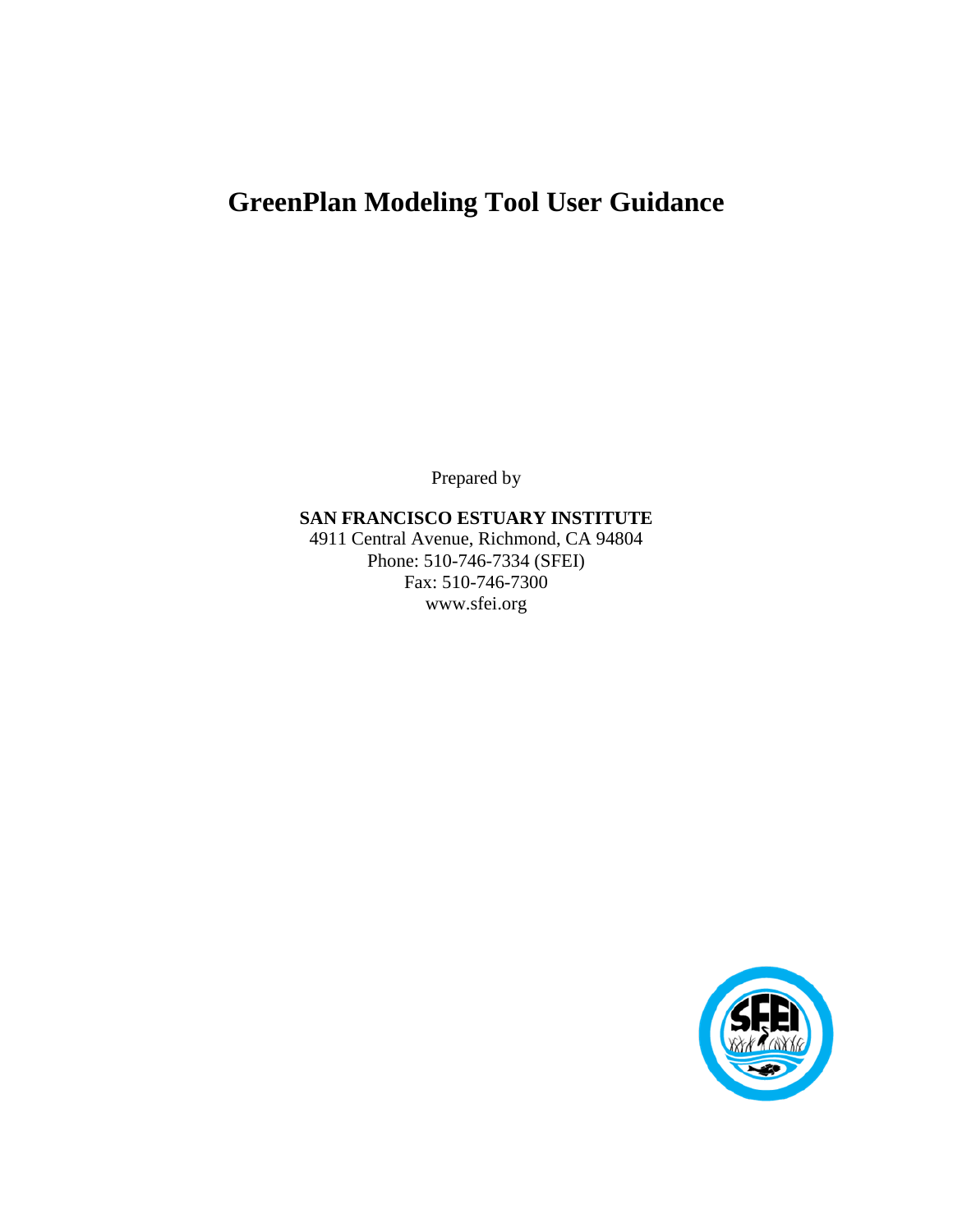# **Table of Contents**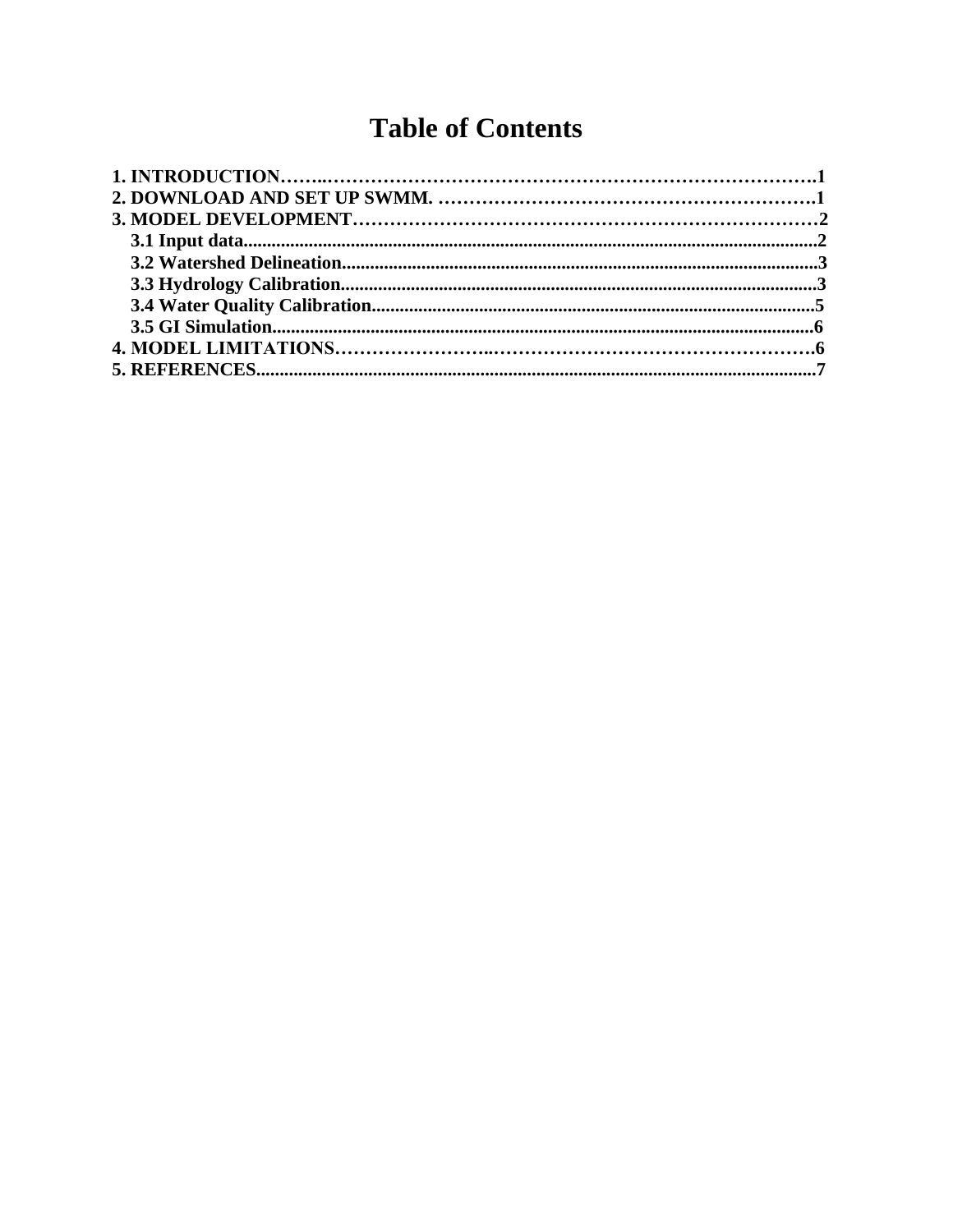# **1. INTRODUCTION**

The modeling tool of the GreenPlan-IT toolkit is a spatially distributed hydrologic and water quality model that simulates runoff quantity and quality from primarily urban areas as well as hydrologic performance of Green Infrastructure (GI). The tool is built upon the publicly available EPA Storm Water Management Model (SWMM) (Rossman, 2010), a dynamic rainfallrunoff simulation model used for single event or long-term (continuous) simulation of runoff quantity and quality and is used for planning, analysis and design related to stormwater runoff management, combined and sanitary sewers, and other drainage systems in urban areas. Within the toolkit, this tool is used to establish the baseline hydrology and water quality conditions through the characterization of the modeled watershed before any new management activities are implemented; identify high-yield runoff and pollution areas; and evaluate relative effectiveness of implementing GIs across different areas within a watershed, based on their potential for reducing runoff volume or contaminant loads.

The modeling tool currently utilizes three modules of SWMM: (1) the hydrological module; (2) the pollutant module; and (3) the GI module. The hydrologic and pollutant modules are used to simulate the generation, transport, and fate of stormwater runoff and associated pollutants from the landscape. The GI module utilizes stormwater runoff from the hydrologic module as the forcing function for GI simulation to estimate any reduction made from GI implementation by performing without and then with the GI scenarios simulation.

Since SWMM is an established public domain model, users of GreenPlan-IT can obtain existing SWMM documentation from the EPA SWMM website (briefly discussed in next section) for guidance on how to set up and run the model. As such, this manual will not provide a detailed description of SWMM, its strengths and weaknesses, or software and hardware requirements, nor step by step instructions on model setup as a regular user manual would do. Rather, it will focus on providing guidance on model development and application. Before running GreenPlan-IT, users should familiarize themselves with the SWMM user guidance.

The Green Plan-IT modeling tool is intended for knowledgeable users familiar with technical aspects of watershed modeling more generally and SWMM ideally.

# **2. DOWNLOAD AND SET UP SWMM**

The SWMM installation program, user's manual, as well as source code are available at the EPA SWMM website: [http://www2.epa.gov/water-research/storm-water-management-model-swmm.](http://www2.epa.gov/water-research/storm-water-management-model-swmm) Users can follow the instructions provided at this link to download and install SWMM on a PC. In particular, users will need to download: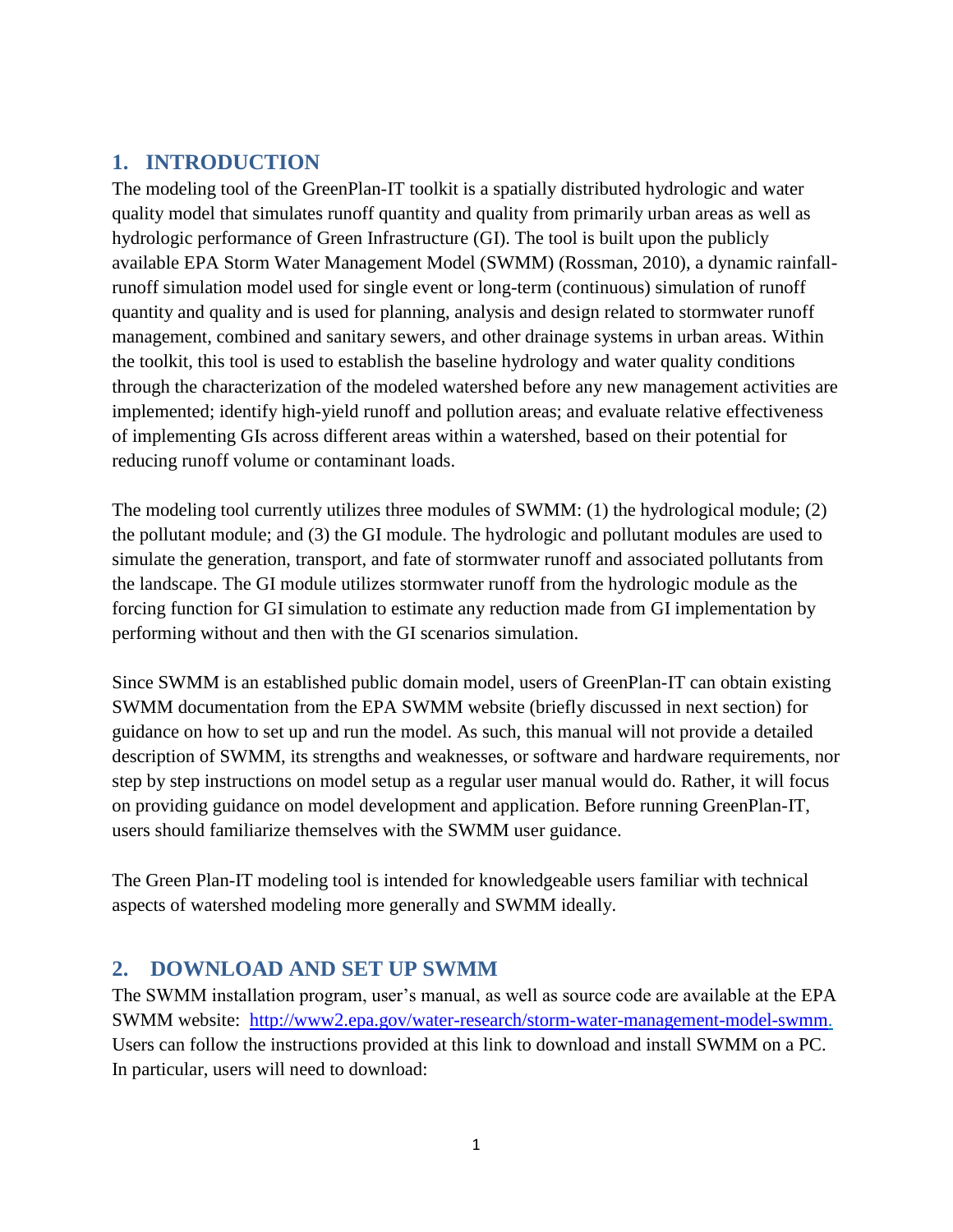- Self-extracting installation program for SWMM5.0. Run this .exe file will install SWMM on a PC. The detailed instruction on model installation and pertinent software/hardware requirements are provided in the SWMM user manual.
- SWMM5.0 User's Manual. This is the main SWMM document that provides step-by-step instructions on how to set up and get started with SWMM, as well as detailed description on SWMM structure and various functionalities and options (graphical user interface, the project files, and how to build a network model of a drainage system, use the study area map, run a simulation, and the various ways to view model results).

In addition, users are strongly encouraged to download and go through the 'SWMM Applications Manual' to help expedite their use of SWMM. It contains nine worked-out examples that illustrate how to use SWMM to model some of the most common types of stormwater management and design problems. In some cases, advanced users may also want to download and manipulate the SWMM source code to meet their specific needs.

## **3. MODEL DEVELOPMENT**

The model development for a SWMM application is similar to most watershed modeling projects and usually begins with collecting and reviewing input data, followed by setting up the model, and calibrating the model to match local data. Once the model development is completed, the model can then be used to answer management questions by simulating various management scenarios. In the case of this project, the developed modeling tool is used to drive GI simulation.

## **3.1 Input Data**

The development of a hydrologic model requires all water sources and sinks to be included in the model. The data collection process involves a thorough compilation and review of information available for the study area. It generally includes gathering applicable regional and site-scale GIS data layers, digital elevation model (DEM) data, stream networks, soil, land use, critical source information, and monitoring data for calibration and validation. A summary of typical data needs for SWMM development is provided in Table 3-1.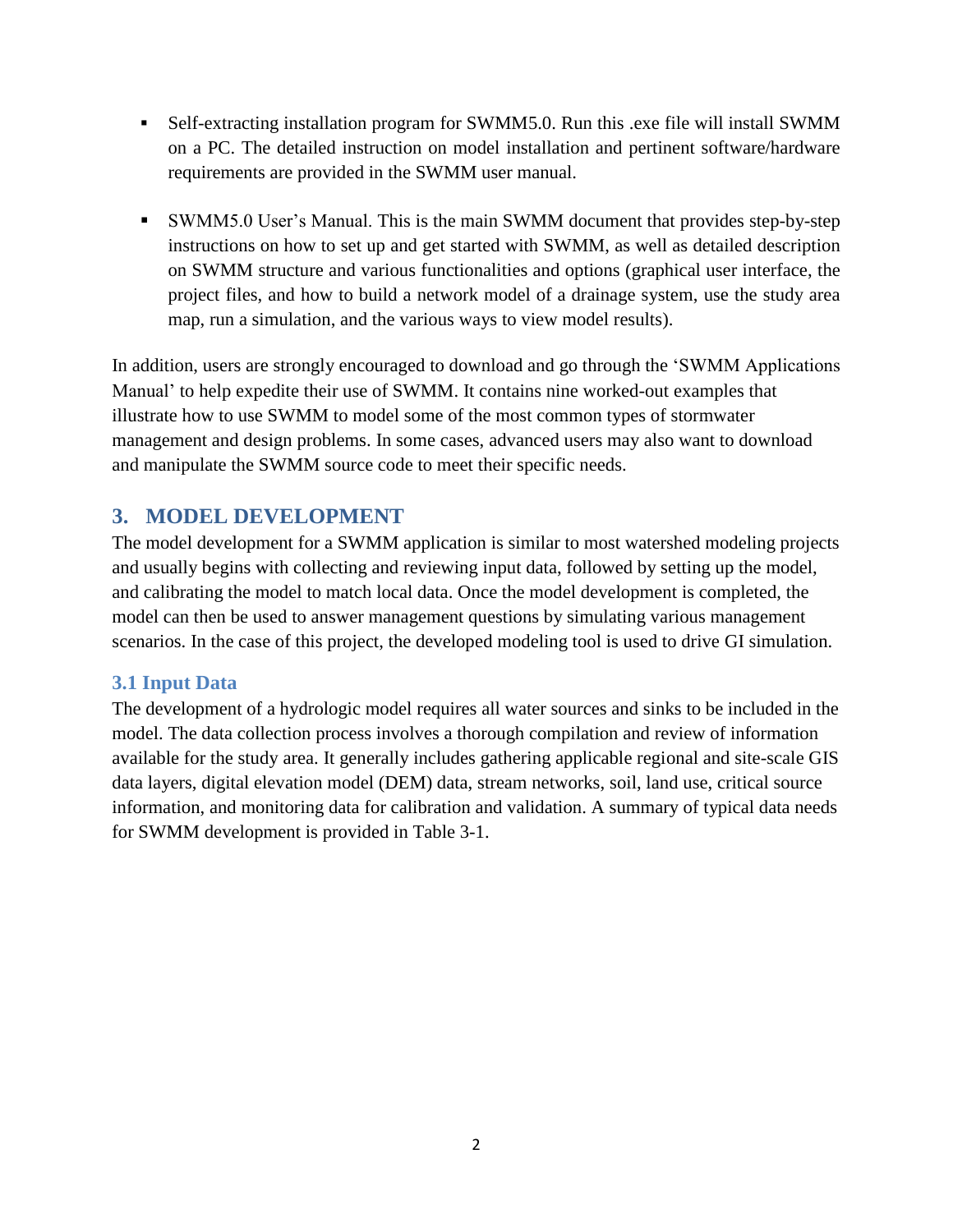| Table 3-1. Typical Data Needs for SWMM Application |                        |                                                         |                                                                                                                       |
|----------------------------------------------------|------------------------|---------------------------------------------------------|-----------------------------------------------------------------------------------------------------------------------|
| Data                                               | Data Type              | Need                                                    | Sources                                                                                                               |
| Digital Elevation Data (DEM) GIS Grid              |                        | Delineate study area into smaller<br>subbasins          | (http://seamless.usgs.gov/website/seamless/vie wer.php) or local sources                                              |
| <b>Stream Network</b>                              | GIS shape file         | Delineate study area into smaller<br>subbasins          | National Hydrography Dataset (NHD) from http://nhd.usgs.gov/data.html                                                 |
| Land Use                                           | <b>GIS Grid</b>        | Define land use distribution                            | National Land Cover Dataset (NLCD)<br>(http://seamless.usgs.gov/website/seamless/vie wer.php) or locally derived      |
| Soil Type                                          | <b>ASCII Text File</b> | Determine the distribution of<br>hydrologic soil group  | STATSGO from http://water.usgs.gov/GIS/metadata/usgswrd/XML/muid.xml                                                  |
| Precipitation                                      | <b>ASCII Text File</b> | Drive runoff simulation                                 | Local rain gages or National Climatic Data Center (NCDC)                                                              |
| Meteorological Data                                | <b>ASCII Text File</b> |                                                         | Required if snow melt is simulated Local weather stations or NCDC (temperature, wind speed, snow melt)                |
| Evaporation                                        | <b>ASCII Text File</b> | Support runoff computation                              | Local weather stations or Californina Irrigation Management Information System<br>(CIMIS) Reference Evapotraspiration |
| Pipes                                              | Data Entry             | Develop study area geometry for<br>hydraulic simulation | Local planning agencies or public works (Shape and dimensions)                                                        |
| Flow                                               | <b>ASCII Text File</b> | Calibrate and verify hydrologic<br>simulation           | USGS real time data (http://waterdata.usgs.gov/nwis/rt) or local sampling                                             |
| <b>Water Quality</b>                               | <b>ASCII Text File</b> | Calibrate and verify water quality<br>simulation        | USGS surface water data (http://waterdata.usgs.gov/nwis/sw) or local sampling                                         |

## **3.2 Watershed Delineation**

Watershed delineation is a process that divides a watershed into smaller sub-basins to analyze watershed behavior. Consistent with the lumped nature of the model, each sub-basin is modeled as a homogeneous unit with spatially averaged descriptive properties. Watershed delineation is normally done by GIS analysis using topographical data. The watershed delineation will establish a representation of the study area, and ideally, locally derived higher-resolution site scale data should be used. The proper spatial scale of a modeling project is usually determined through professional judgment and needs to take into account important factors such as the project goals, size of the study area, spatial scale of crucial input data, and model run time. For a stormwater management project, watershed delineation should strike a balance between a meaningful size of sub-basins for guiding GI implementation and demand on computer run time.

#### **3.3 Hydrology Calibration**

Similar to other modeling efforts, a critical first step for SWMM development is to calibrate the model using local data, before it is used by municipalities to simulate GI scenarios for their local watersheds. A hydrologic calibration is typically done by means of an iterative process of trial and error, by adjusting the parameters within the established range until modeled flow rates match the timing, magnitude, and total volume of the field-observed streamflow data. The model calibration is necessary to ensure that a representative baseline condition is established with a high degree of confidence in its applicability to form the basis for comparative assessment of various management scenarios.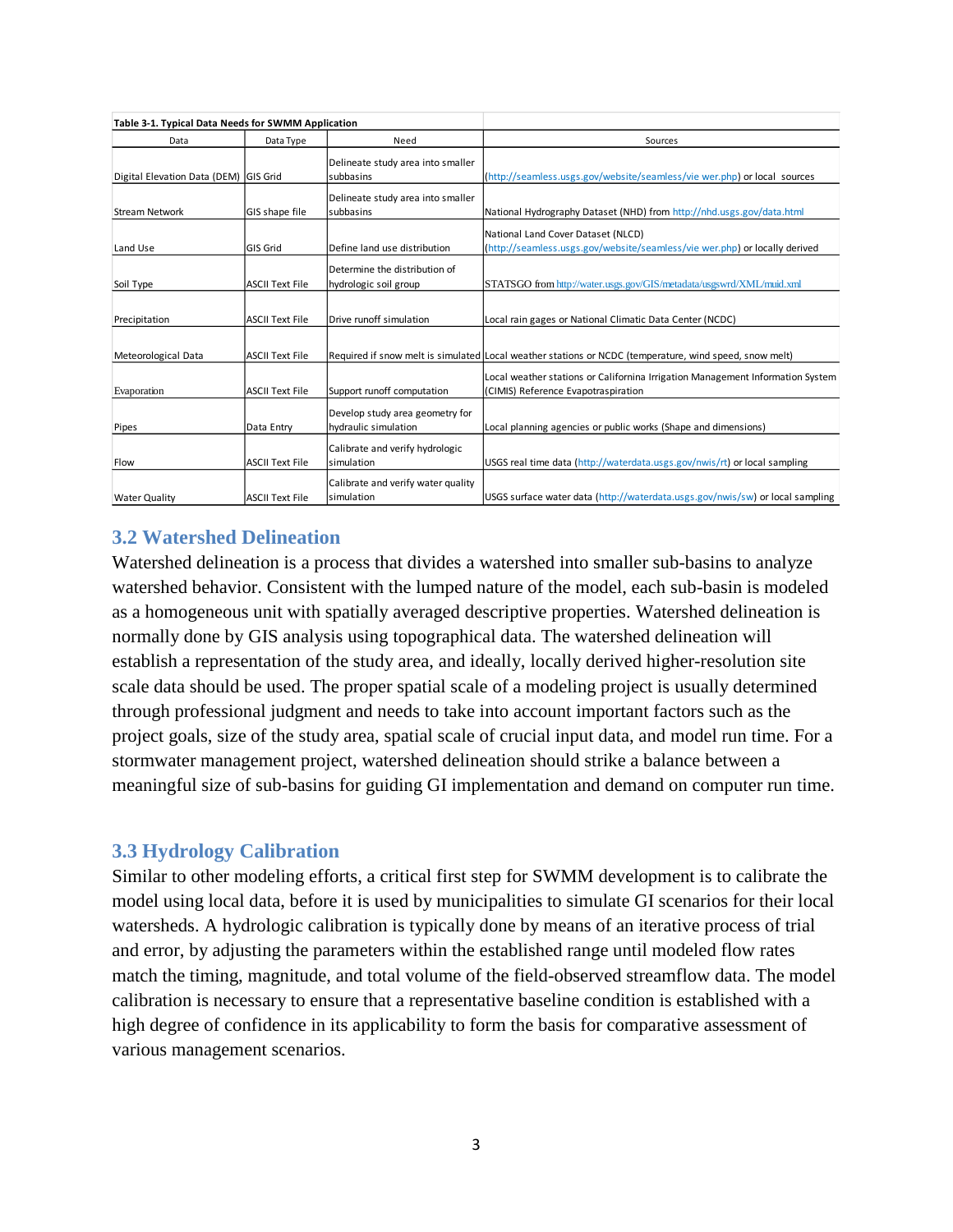SWMM is associated with a large number of spatially variable parameters that describe the characteristics of individual sub-basins. A subset of the model parameters associated with frequent storm events (impervious percentage, subcatchment width, Manning's roughness, depression storage, and soil infiltration parameters) are most sensitive and typically used as hydrologic calibration parameters. A brief discussion of each parameter follows.

#### **Imperviousness**

The percentage of impervious area is often the most sensitive parameter, strongly influencing both total runoff volume and peak flows. The initial estimate of imperviousness is usually determined by GIS analysis of land use/land cover data. During calibration, the percentage of imperviousness is adjusted up/ down as necessary to be consistent with known conditions in the study area and to obtain a good adjustment of the hydrograph.

#### **Subcatchment width**

The subcatchment width is computed by dividing the subcatchment area by the travel length. This is an abstract basin parameter and is commonly used as a "tuning parameter" for model calibration because of the uncertainty associated with determining the travel length of stormwater runoff. Increasing the travel length decreases the subcatchment width which creates a more attenuated response to storm events.

#### **Manning's (surface) roughness**

Manning's roughness coefficient is used in SWMM for the routing of overland flows and has an influence on the timing of peak flows. Separate roughness coefficients are applied to pervious versus impervious surfaces. Typical values are as follows:

- *Impervious:* 0.015 (dimensionless)
- *Pervious:* 0.250 (dimensionless) or higher in heavily vegetated areas

Manning's n values are often assigned a default value (from typical value suggested in SWMM User Manual, GIS analysis of land cover type and/or literature review), and then adjusted within the range of the established values in the literature to ensure they are representative of current basin conditions.

#### **Depression storage**

Depression storage refers to the storage depth associated with surface depressions that are filled prior to runoff. The potential depression storage is related to the surface roughness coefficient; thus, separate values are required for pervious and impervious surfaces. Typical values are as follows:

- *Impervious*: 0.1 inch
- *Pervious*: 0.2 inch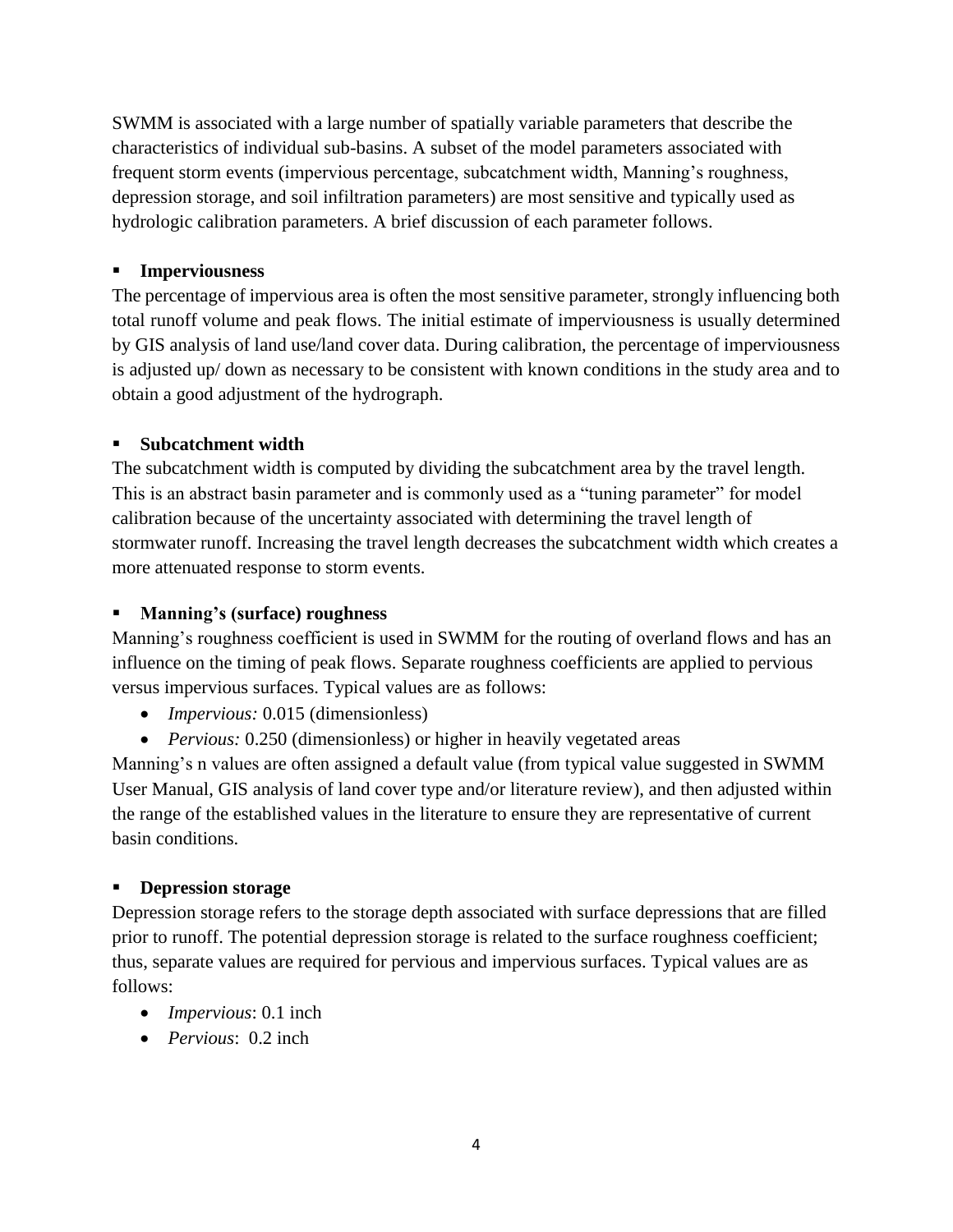Depression storage affects sensitivity of runoff to precipitation and is negatively and weakly correlated to surface runoff. Adjusting this parameter could improve model performance, but the improvement is often limited.

#### **Soil infiltration parameters**

SWMM offers three choices for modeling infiltration: the Horton's Equation, the Green-Ampt Method, and the Curve Number Method, each requiring a different set of input parameters. Regardless of the method used**,** the infiltration parameters are closely correlated to hydrologic characteristics of the soil groups. Regional data available from the NRCS in the State Soil Geographic Database (STATSGO) is commonly used in lieu of local soil information to determine the default values and allowable ranges for each parameter. The calibration process then involves varying the parameters within their defined bounds in an effort to optimize the model.

Other less sensitive parameters required by SWMM such as subcatchment slope and percent of impervious area with no depression storage can be assigned a default value based on recommendation from the SWMM User Manual, GIS analysis and/or literature review.

#### **3.4 Water Quality Calibration**

SWMM can simulate the production of pollutant concentrations and loads associated with stormwater runoff. The model is capable of analyzing the buildup, washoff, transport and treatment of a variety of water quality constituents such as sediment, heavy metals, and nutrient. Because the SWMM uses the buildup-washoff formulation that assumes urban runoff quality constituents behaving in some manner similar to "sediment" of sediment transport theory, it works well for constituents that are transported in solid form, either as particulates or by adsorption onto soil particles, but not for constituents that are transported primarily in a dissolved state, e.g., NO3. Water quality parameters are defined for buildup and washoff of each pollutant and include maximum surface build-up, surface build-up rate and wash-off coefficients. These parameters are land use specific and are primary parameters used for water quality calibration.

The water quality calibration is also made by means of an iterative process of trial and error, by adjusting the parameters within the established range, and comparing (numerically and graphically) the modeled results (usually pollutant concentrations) with the measured data, until a good fit is obtained. The water quality calibration has often proved more difficult than the hydrology calibration, due largely to the lack of high resolution calibration data, both temporally and spatially. Therefore, the calibration procedure should also incorporate the comparison of the outcomes with a reasonable conceptual understanding of the likely variation of pollutant sources, erosion, and transport processes in the landscape that is water quality parameter specific. The outcome of the water quality simulation should at least compare closely with this conceptual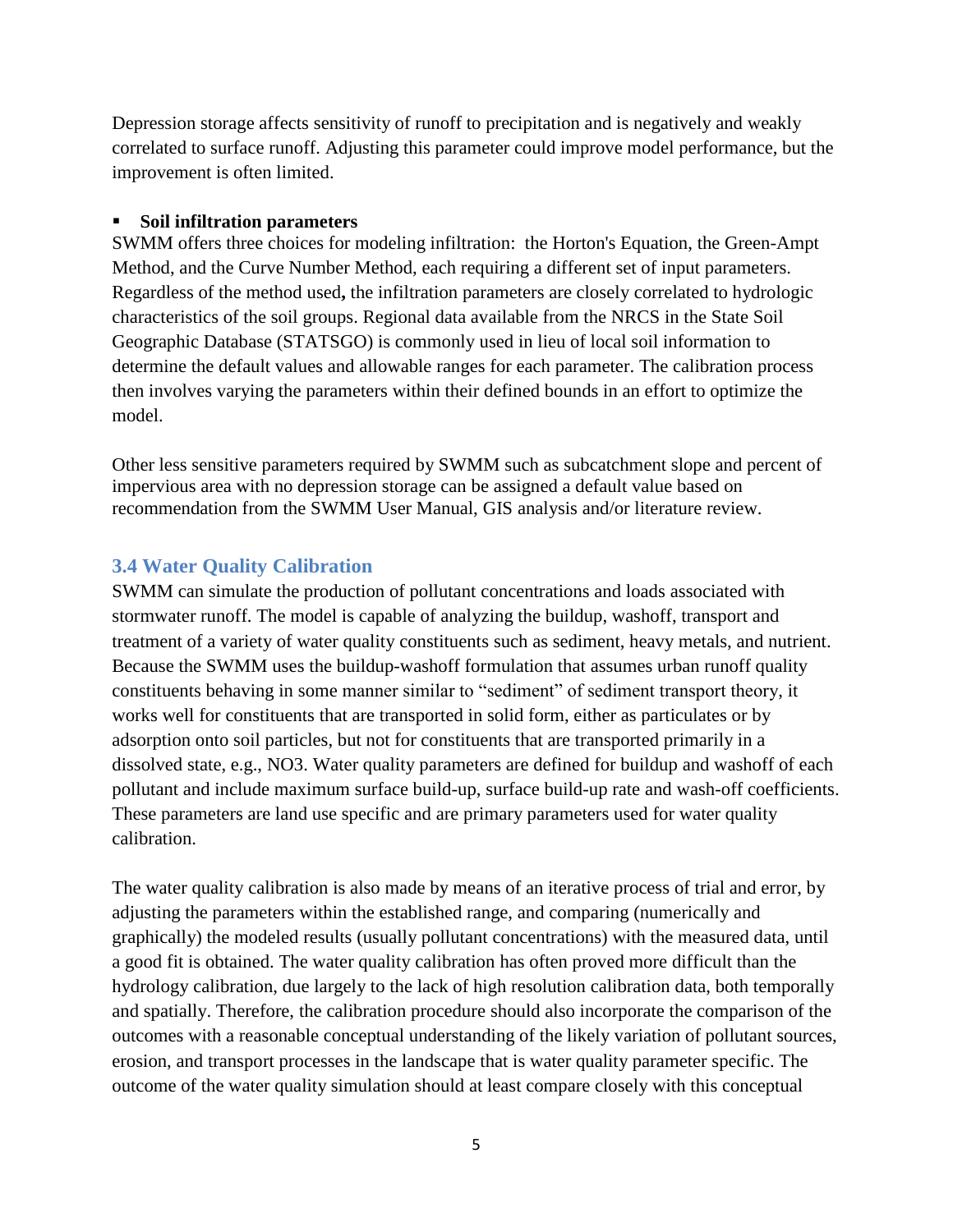model and follow the reasonable likelihood that pollutant production should vary more between each sub-basin than flow production. For example, flow production between sub-basins normally varies by 2-4-fold between the least to the most imperious sub-basins whereas it is not uncommon for pollutant loads to vary by any magnitude between sub-basins by 5-100-fold.

## **3.5 GI Simulation**

SWMM can simulate the hydrologic performance of seven GI types: Permeable Pavement, Rain gardens, Green roofs, Street planters, Rain barrels, Infiltration trenches, and Vegetative swales (Rossman, 2010). The GI simulation is usually performed after SWMM is developed for a watershed using local data, to quantify any runoff reduction associated with GI implementation.

For SWMM to simulate a GI, users need to specify GI design, location, and treatment area within a watershed. The types of GI compartments are: storage, underdrain, surface, pavement and soil. GI controls are represented by a combination of these vertical layers whose properties are defined on a per-unit-area basis. These compartments are GI specific and the SWMM5 user manual (Rossman, 2010) provides a detailed description on the configuration of each GI type.

# **4. MODEL LIMITATIONS**

Despite its capacities for addressing many stormwater problems, SWMM has a number of limitations that users need to be cognizant of before using the model.

- Although it has been widely used elsewhere, the model is not directly applicable to largescale, non-urban watersheds, and performs best in urbanized areas with mainly impervious cover within drainage area of interest.
- The model is not applicable to forested areas or irrigated cropland because of lack of parameterization for evapotranspiration in the model.
- Water quality simulations follows a simple buildup-washoff process, as such, the model is best suitable for modeling pollutants in particle form or closely associated with sediment, and less applicable to pollutants in dissolved forms (i.e. nitrogen species).
- The model only computes sediment delivery from overland flow. The model does not contain mechanisms for sediment deposition and transport within a river channel.
- The model is currently only capable of simulating hydrologic performance of selected GI types. The mechanistic simulation of pollution reduction is not built into the model. Additional programing by the user is required for simulating load reduction within the GI types.